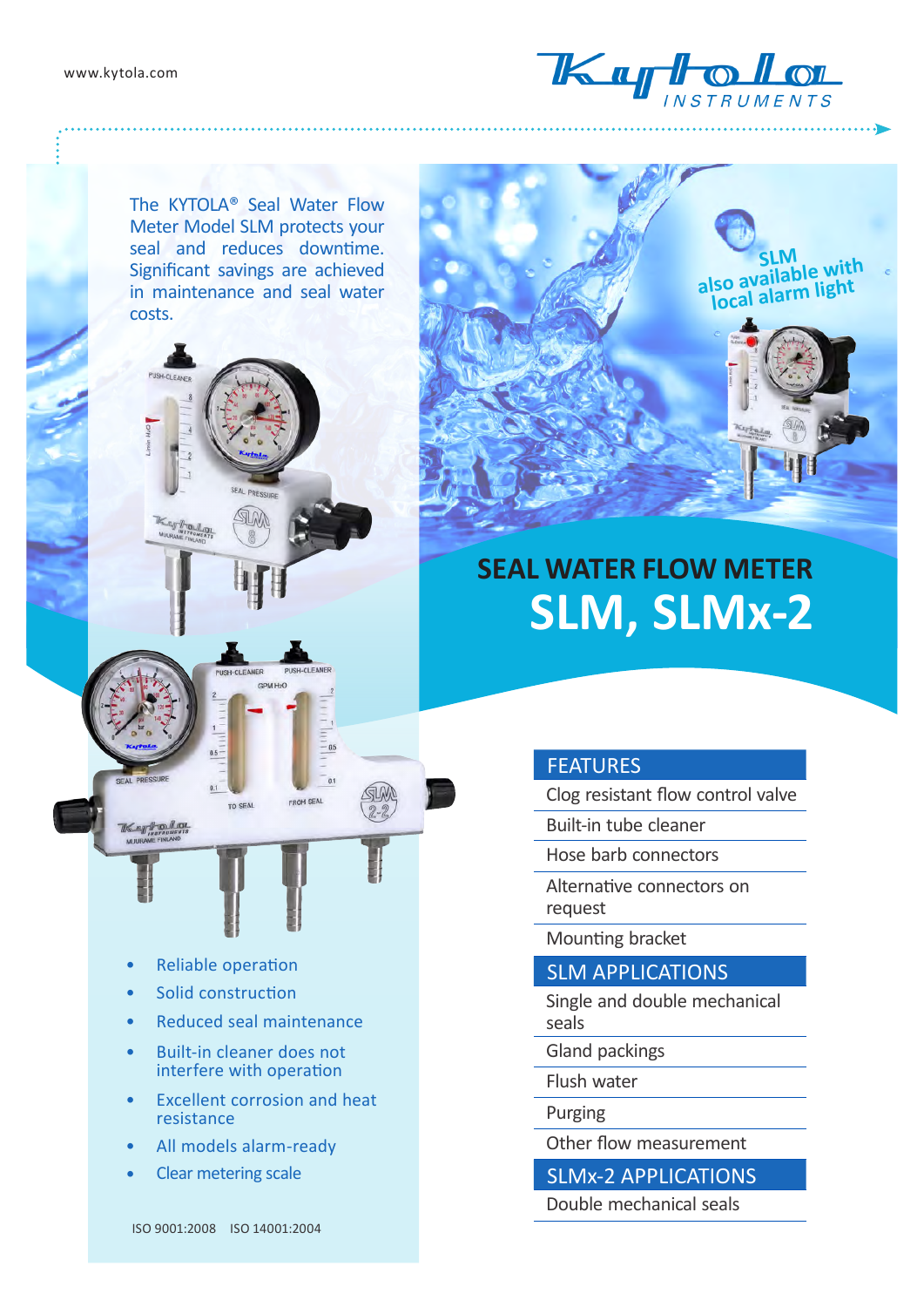

## SLM Seal Water Flow Meter

Most pumps, agitators, refiners, screens etc. with shaft seals require an uninterrupted sealing water flow to ensure proper function of the seal.

The purpose of seal water is to:

- Cool the seal
- Lubricate the seal
- Prevent the process media from entering the seal chamber

Also the seal condition can be determined by proper monitoring of the seal water flow and pressure.

#### **Stop pouring money into the drain**

Adequate cooling and lubrication are essential for any kind of seal.

However, uncontrolled flow may multiply the necessary water and energy consumption. It is easy to create huge savings in costs by reducing excess water flow with accurate and proper adjustment of seal water flow and pressure.

The Kytola SLM Seal Water Flow Meter is especially designed for applications on pumps and mechanical seals in processes and applications where uninterrupted seal water flow is required.



#### **Innovative design offers durability and flexibility**

The various Kytola seal water flow meter models guarantee compatibility with all seal types. The strong and compact design ensures maximum resistance to external impact.

The SLM has been specially optimized to withstand contaminated water. Reliable and accurate flow measurement is based on a variable area metering principle using a free-floating float. The seal water flow meter can also be easily equipped with an alarm output by utilizing an inductive proximity sensor.



### **Easy maintenance reduces down time**

The built-in cleaner is designed not to interfere with operation. It effectively removes built-up contaminants.

The long, clear metering scale guarantees visibility and easy inspection of flow level.



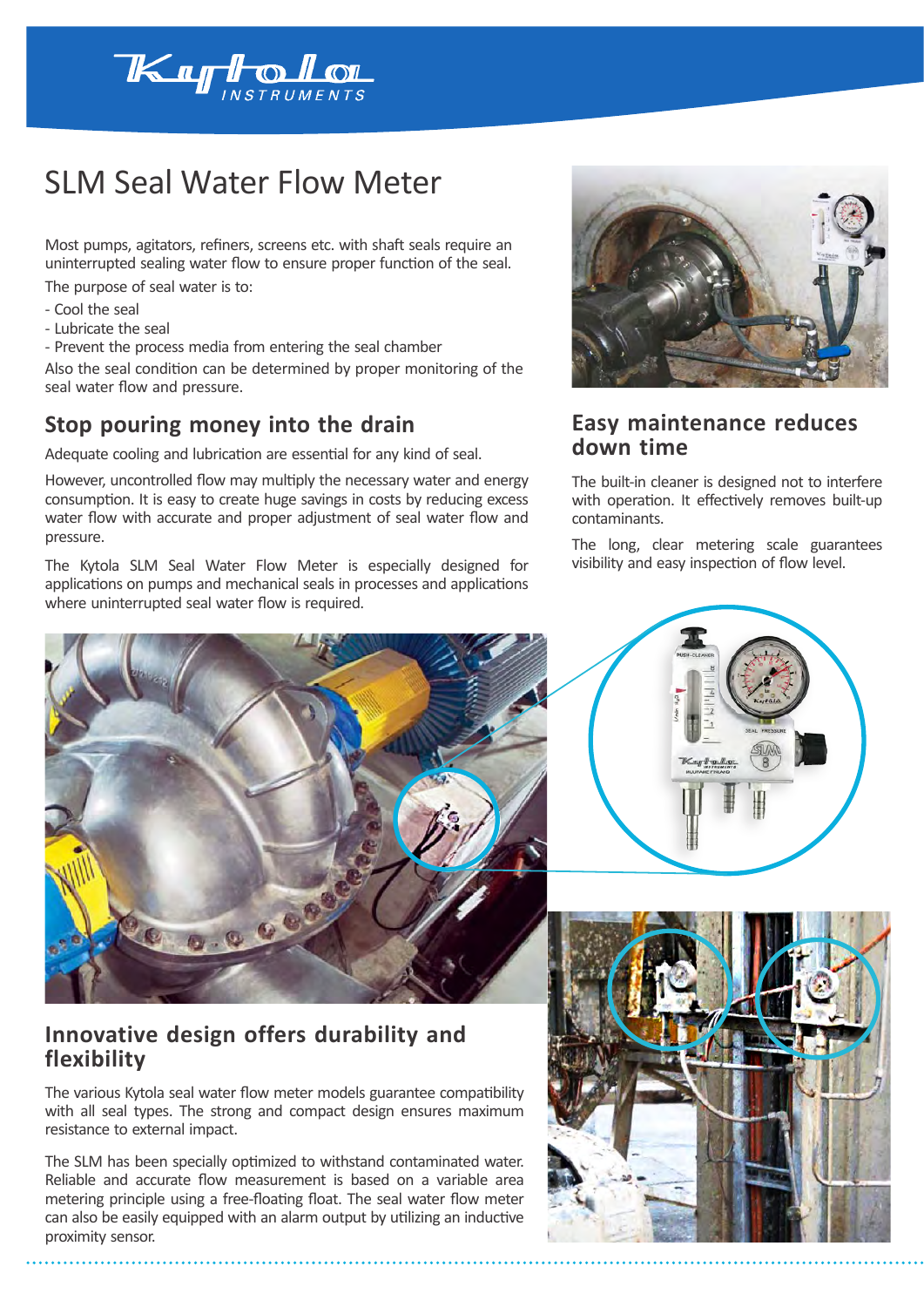#### **QUENCH SEALS SLM**



#### **DOUBLE MECHANICAL SEALS SLM with pressure gauge and pressurizing valve**

**SLM SLM – –**



Pressure gauge, options G...E

Pressurizing valve, option P

**Contract** 

#### **SINGLE SEALS AND PACKINGS SLM with pressure gauge**



Pressure gauge, options G...E

#### **DOUBLE MECHANICAL SEALS DUAL SLM with pressure gauge**



| <b>DUAL SLM</b>                                                                                                            |                                       |                        | <b>SLM</b>           | -2          |          |  |
|----------------------------------------------------------------------------------------------------------------------------|---------------------------------------|------------------------|----------------------|-------------|----------|--|
| <b>Range Code</b><br><b>Flow Rate</b>                                                                                      | <b>Adjustable Alarm Range</b>         |                        |                      |             |          |  |
| $0.05 - 1$ L/min<br>$0.1 - 3$ L/min                                                                                        | $0.1 - 0.55$ L/min<br>$0.4 - 2$ L/min |                        | 1<br>3               |             |          |  |
| $0.5 - 8$ L/min<br>1-15 USGPH                                                                                              | $1 - 5$                               | L/min<br>$1.5-9$ USGPH | 8<br>15              |             |          |  |
| $2 - 50$ USGPH<br>$0.1 - 2.0$ USGPM                                                                                        | $0.25 - 1.2$ USGPM                    | $6-35$ USGPH           | 50<br>$\overline{2}$ |             |          |  |
| <b>Optional Accessories</b>                                                                                                |                                       |                        |                      |             |          |  |
| Inductive prox. sensor 20 - 250 VAC/DC (ILK-M18-AB)                                                                        |                                       |                        |                      |             | A        |  |
| Two inductive prox. sensors 20 - 250 VAC/DC (ILK-M18-AB)                                                                   |                                       |                        |                      |             | AA       |  |
| Inductive prox. sensor 10 - 55 VDC (ILK-M18-FR)                                                                            |                                       |                        |                      |             | F.<br>FF |  |
| Two inductive prox. sensors 10 - 55 VDC (ILK-M18-FR)                                                                       |                                       |                        |                      |             | ı        |  |
| Intrinsically safe NAMUR sensor, 10 mm range (ILK-M18-N-10)<br>Two intrins. safe NAMUR sensors, 10 mm range (ILK-M18-N-10) |                                       |                        |                      |             | Ш        |  |
| Pressure gauge 0 - 10 bar                                                                                                  |                                       |                        |                      |             | G        |  |
| Pressure gauge 0 - 25 bar                                                                                                  |                                       |                        |                      |             | F        |  |
| Standard POM body with optional borosilicate glass flow tube<br>(instead of standard PSU tube)                             |                                       |                        |                      |             | L        |  |
| Optional PVDF body (with borosilicate glass flow tube)<br>K                                                                |                                       |                        |                      |             |          |  |
| Optional PVDF body (with PSU flow tube)                                                                                    |                                       |                        |                      | KM          |          |  |
| Floor mounting stand                                                                                                       |                                       |                        |                      |             | S        |  |
| <b>Connectors</b>                                                                                                          |                                       |                        |                      |             |          |  |
| 10 mm hose barb connectors, standard                                                                                       |                                       |                        |                      | leave empty |          |  |
| 10 mm straight tube connectors for compression fittings                                                                    |                                       |                        |                      |             | R        |  |
| 3/8" straight tube connectors for compression fittings                                                                     |                                       |                        |                      |             | N        |  |
| Other connection choices available on request<br><b>Example: SLM8-2-AAG</b> (= Flow rate $0.5 - 8$ L/min, alarm range      |                                       |                        |                      |             |          |  |
|                                                                                                                            |                                       |                        |                      |             |          |  |

*Example: SLM8–2–AAG (= Flow rate 0.5 – 8 L/min, alarm range 1–5 L/min, two inductive prox. sensors 20–250 VAC/DC, pressure gauge 0–10 bar, 10 mm hose barb connectors)*

| <b>Range Code</b><br><b>Flow Rate</b>                                                         | <b>Adjustable Alarm Range</b>             |                     |   |  |  |  |
|-----------------------------------------------------------------------------------------------|-------------------------------------------|---------------------|---|--|--|--|
| $0.025 - 0.4$ L/min<br>$0.05 - 1$ L/min                                                       | $0.03 - 0.25$ L/min<br>$0.1 - 0.55$ L/min | 0.4<br>$\mathbf{1}$ |   |  |  |  |
| $0.1 - 3$ L/min                                                                               | $0.4 - 2$<br>L/min                        | 3                   |   |  |  |  |
| $0.5 - 8.0$ L/min<br>$1 - 13$ L/min                                                           | $1-5$ L/min<br>$2-9$ L/min                | 8<br>13             |   |  |  |  |
| $0.25 - 6$ USGPH                                                                              | $0.5 - 4$ USGPH                           | 6                   |   |  |  |  |
| 1-15 USGPH<br>$2 - 50$ USGPH                                                                  | $1.5-9$ USGPH<br>6-35 USGPH               | 15<br>50            |   |  |  |  |
| $0.1 - 2$ USGPM                                                                               | $0.25 - 1.2$ USGPM                        | $\overline{2}$      |   |  |  |  |
| $0.25 - 3.5$ USGPM                                                                            | $0.5 - 2.5$ USGPM                         | 35                  |   |  |  |  |
| <b>Optional Accessories</b>                                                                   |                                           |                     |   |  |  |  |
| Inductive prox. sensor 20 - 250 VAC/DC (ILK-M18-AB)<br>A                                      |                                           |                     |   |  |  |  |
| Inductive prox. sensor 10 - 55 VDC (ILK-M18-FR)<br>F<br>ı                                     |                                           |                     |   |  |  |  |
| Intrinsically safe NAMUR sensor, 10 mm range (ILK-M18-N-10)<br>Pressure gauge 0 - 10 bar      |                                           |                     |   |  |  |  |
| G<br>Pressure gauge $0 - 25$ bar<br>Е                                                         |                                           |                     |   |  |  |  |
| Standard POM body with optional borosilicate glass flow tube<br>L                             |                                           |                     |   |  |  |  |
| (instead of standard PSU tube)<br>Optional PVDF body (with borosilicate glass flow tube)<br>K |                                           |                     |   |  |  |  |
| Optional PVDF body (with PSU flow tube)<br>KM                                                 |                                           |                     |   |  |  |  |
| Pressurizing valve                                                                            |                                           |                     | P |  |  |  |
| Floor mounting stand                                                                          |                                           |                     | S |  |  |  |
| <b>Connectors</b>                                                                             |                                           |                     |   |  |  |  |
| 10 mm hose barb connectors, standard<br>leave empty                                           |                                           |                     |   |  |  |  |
| 10 mm straight tube connectors for compression fittings<br>R                                  |                                           |                     |   |  |  |  |

*Example: SLM3–AGP (= Flow rate 0.1 – 3 L/min, alarm range 0.4–2 L/min, inductive prox.sensor 20–250 VAC/DC, pressure gauge 0–10 bar, pressurizing valve, 10 mm hose barb connectors)*

*Other connection choices available on request*

3/8" straight tube connectors for compression fittings **N**